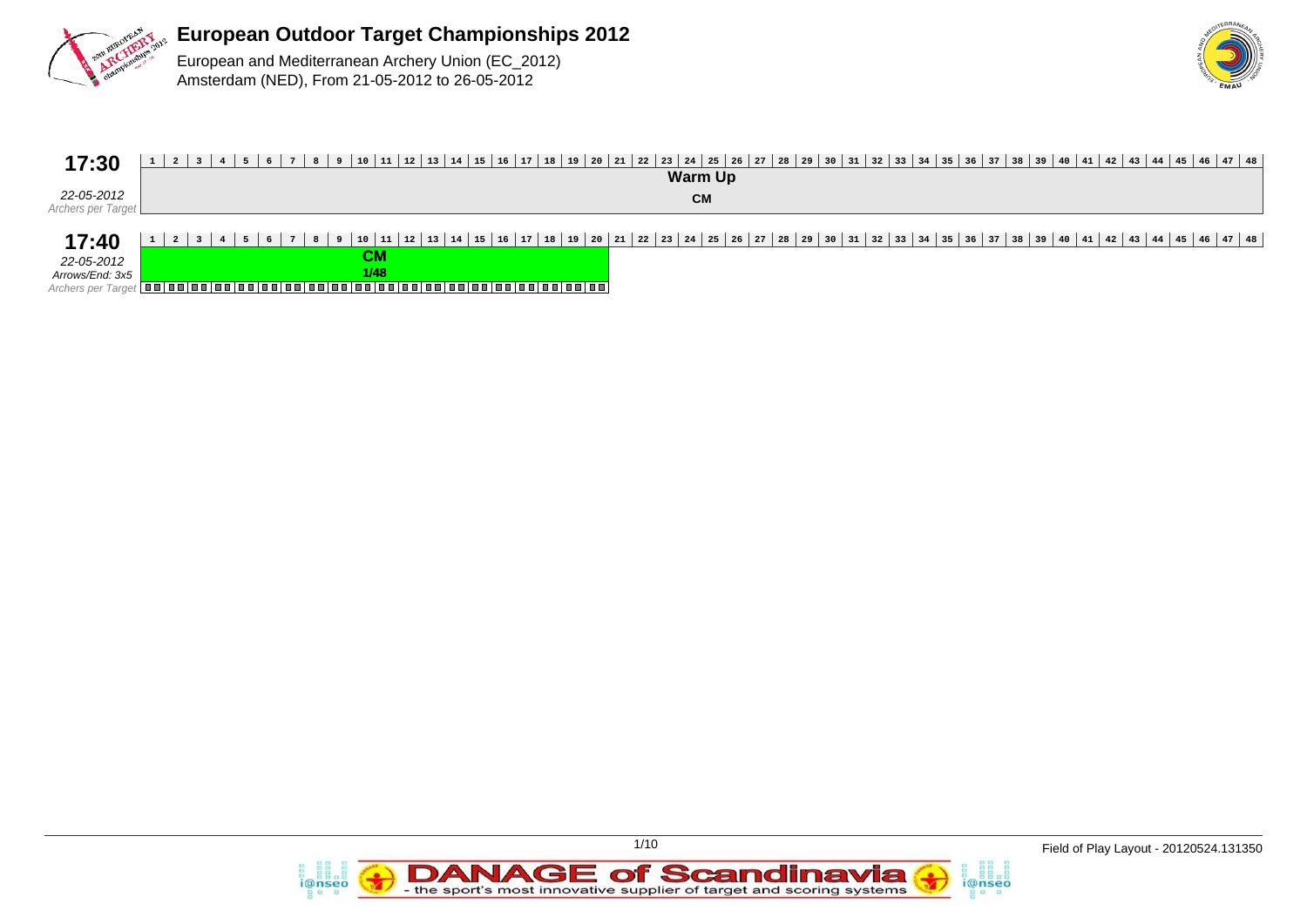



| 08:30                                                        | $1 \mid 2 \mid 3$<br>$10   11   12   13   14   15   16   17   18   19   20   21   22   23   24   25   26   27  $<br>$28$ 29 30 31 32 33 34 35 36 37<br>$\bf{8}$<br>$\overline{9}$<br>38 39 40 41 42 43 44 45 46 47 48<br>$6\overline{6}$<br>$\overline{4}$<br>5<br>$\overline{7}$<br><b>Warm Up</b>                                                                                                                                                                     |
|--------------------------------------------------------------|-------------------------------------------------------------------------------------------------------------------------------------------------------------------------------------------------------------------------------------------------------------------------------------------------------------------------------------------------------------------------------------------------------------------------------------------------------------------------|
| 23-05-2012<br>Archers per Target                             | <b>CM-CW</b>                                                                                                                                                                                                                                                                                                                                                                                                                                                            |
| 09:00<br>23-05-2012<br>Arrows/End: 3x5<br>Archers per Target | 22   23   24   25   26   27   28   29   30   31   32   33   34   35<br>38 39 40 41 42 43 44 45 46 47 48<br>$1 \mid 2 \mid 3$<br>$10   11   12   13   14   15   16   17   18   19   20   21$<br>36<br>37<br>$\overline{9}$<br>5<br><b>CW</b><br><b>CM</b><br>$1/24$<br>$1/24$<br>,,,,,,,,,,,<br>0000000000000000000000000000<br>,,,,,,,,<br>n n I n n<br>in a i a a i a a                                                                                                |
| 10:15                                                        | $11 \mid 12 \mid 13 \mid 14 \mid 15 \mid 16 \mid 17 \mid 18 \mid 19 \mid 20 \mid 21 \mid 22$<br>  24   25   26   27   28   29   30   31   32   33  <br>38 39 40 41 42 43 44 45 46 47 48<br>$1 \mid 2 \mid 3$<br>9<br>10<br>$34 \mid 35 \mid 36$<br>$37$<br>$6\overline{6}$<br>8<br> 23 <br>$\overline{4}$<br>5<br>$7\overline{ }$<br><b>Warm Up</b>                                                                                                                     |
| 23-05-2012<br>Archers per Target                             | <b>RW</b>                                                                                                                                                                                                                                                                                                                                                                                                                                                               |
| 10:45<br>23-05-2012<br>Arrows/End: 3x5<br>Archers per Target | 18 19 20 21 22 23 24 25 26 27 28 29 30 31 32 33 34 35 36 37 38 39 40 41 42 43 44 45 46 47 48<br>$12 \mid 13 \mid 14 \mid 15 \mid 16 \mid$<br>$1 \mid 2$<br>9<br>10<br>11<br>17<br>$\vert$ 3<br>8<br><b>RW</b><br>$1/48$<br>00 00 00 00 00 00 00 00 00<br>1001001001<br>10 O I<br>.<br>.                                                                                                                                                                                 |
| 11:15                                                        | 10 11 2 13 14 15 16 17 18 19 20 21 22 23 24 25 26 27 28 29 30 31 32 33 34 35 36 37 38 39 40 41 42 43 44 45 46 47 48<br>و  <br>$1 \mid 2 \mid 3$<br>$\bf{8}$<br>$6\overline{6}$<br>$\overline{7}$<br>$\overline{4}$<br>5                                                                                                                                                                                                                                                 |
|                                                              | <b>Warm Up</b>                                                                                                                                                                                                                                                                                                                                                                                                                                                          |
| 23-05-2012<br>Archers per Target                             | <b>RM</b>                                                                                                                                                                                                                                                                                                                                                                                                                                                               |
| 11:45<br>23-05-2012<br>Arrows/End: 3x5<br>Archers per Target | 17   18   19   20   21   22   23   24   25   26   27   28   29   30   31   32   33   34   35   36   37   38   39   40   41   42   43   44   45   46   47   48<br>$11 \mid 12 \mid 13 \mid 14 \mid 15$<br> 16 <br>$1 \mid 2 \mid 3$<br>9<br>10<br>8<br>5<br>6<br>$7\overline{ }$<br>$4\overline{ }$<br><b>RM</b><br>1/48<br><b>BELOW</b><br>,<br>,,,,,,,,,,,,,,,,,,,,,,,,,,,,<br>1 - 1 - 1 - 1<br>n n l<br>1 N N<br>1 M M M<br>1 O O I<br>m m<br>1 N N<br>1 M M<br>n n i |
|                                                              |                                                                                                                                                                                                                                                                                                                                                                                                                                                                         |
| 12:15                                                        | 23   24   25   26   27   28   29   30   31   32   33   34   35   36  <br>38 39 40 41 42 43 44 45 46 47 48<br>$10 \mid 11 \mid 12 \mid 13 \mid 14 \mid 15$<br>  16   17   18   19   20   21   22<br>37<br>$\overline{2}$<br>8<br>9<br>$\mathbf{1}$<br>$\overline{\phantom{a}}$<br>6<br>-5<br>7<br><b>Warm Up</b>                                                                                                                                                         |
| 23-05-2012<br>Archers per Target                             | <b>RM-RW</b>                                                                                                                                                                                                                                                                                                                                                                                                                                                            |
| 12:30                                                        | $24$ 25<br>44   45   46   47   48<br>$\overline{2}$<br>10<br>$12 \mid 13$<br>15<br>22<br> 23 <br>27<br>28<br>29<br>36<br>37<br>41<br>42<br>43<br>l 3<br>$\overline{9}$<br>11<br>14<br>16<br>17<br>20<br>21<br>$\begin{array}{c} \boxed{26} \end{array}$<br>30<br>34<br>35<br>38<br>39<br>40<br>8<br>18<br>19<br>31<br>32<br>33                                                                                                                                          |
| 23-05-2012                                                   | <b>RM</b><br><b>RW</b>                                                                                                                                                                                                                                                                                                                                                                                                                                                  |
| Arrows/End: 3x5<br>Archers per Target                        | 1/24<br>$1/24$<br>0000<br>m m i m m<br>,,,,,,,,,,,,,,,,,,,,,,,,,<br>la a la a la a<br>.                                                                                                                                                                                                                                                                                                                                                                                 |

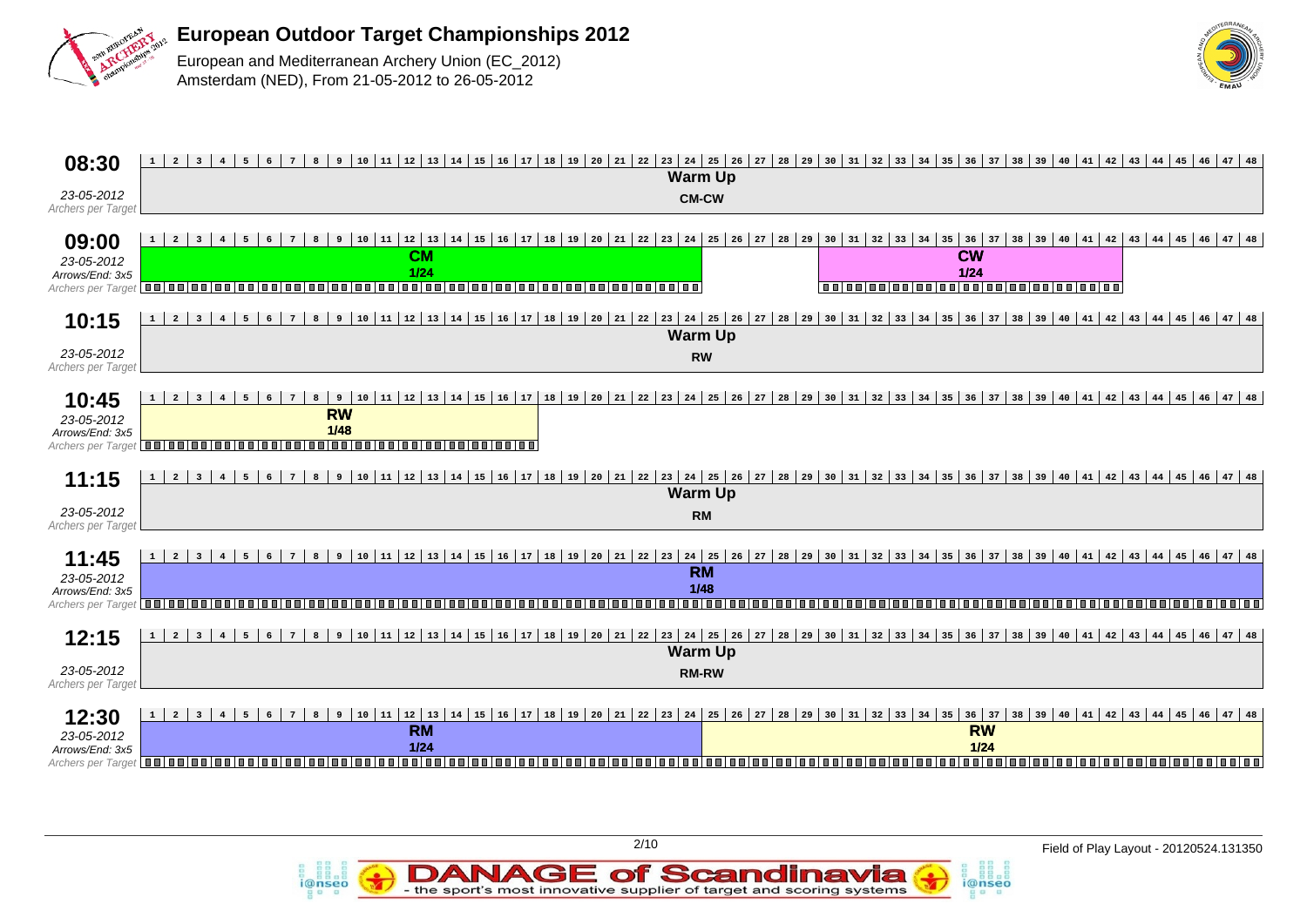



| 14:00                                                                       | 12<br>$\overline{a}$<br>$\vert$ 3<br>11<br>13<br>  17   18   19<br>$ 20\rangle$<br>$21 \mid 22 \mid 23 \mid 24$<br>5 <sup>5</sup><br>10<br>$14 \mid 15$<br>16<br>$\overline{4}$<br>8<br>$1 \vert$<br>6<br>$7\phantom{.0}$<br>9                                                                                                                                                                                                                                                                     | $32 \mid 33$<br> 35 <br>$36 \mid 37 \mid 38 \mid 39 \mid 40 \mid 41 \mid 42 \mid 43 \mid$<br> 48<br>26<br>27<br>$30 \mid 31 \mid$<br>34<br>$44 \mid 45 \mid 46$<br>47<br>25<br>28<br>29                                                                                                                                                                                                                                                                            |
|-----------------------------------------------------------------------------|----------------------------------------------------------------------------------------------------------------------------------------------------------------------------------------------------------------------------------------------------------------------------------------------------------------------------------------------------------------------------------------------------------------------------------------------------------------------------------------------------|--------------------------------------------------------------------------------------------------------------------------------------------------------------------------------------------------------------------------------------------------------------------------------------------------------------------------------------------------------------------------------------------------------------------------------------------------------------------|
| 23-05-2012<br>Archers per Target                                            |                                                                                                                                                                                                                                                                                                                                                                                                                                                                                                    | <b>Warm Up</b><br>cx                                                                                                                                                                                                                                                                                                                                                                                                                                               |
| 14:30<br>23-05-2012<br>Arrows/End: (2x2)x4<br>Archers per Target            | 11   12  <br>$13 \mid 14 \mid 15$<br>  16   17   18   19   20   21   22   23   24<br>$1 \mid 2 \mid 3$<br>5<br>8<br>10<br>$\frac{4}{3}$<br><b>Warm Up</b><br><b>RX</b>                                                                                                                                                                                                                                                                                                                             | $47$ 48<br>$25 \mid 26$<br>43<br>46<br>28<br>$37$ 38<br>42<br>27<br>31<br>32<br>$34$ 35<br>$\begin{array}{c} \end{array}$<br>$40 \mid 41$<br>$44 \mid 45$<br>29<br>36<br>33<br><b>CX</b><br><b>CX</b><br><b>CX</b><br><b>CX</b><br>cx<br><b>CX</b><br><b>CX</b><br><b>CX</b><br>1/8<br>1/8<br>1/8<br>1/8<br>1/8<br>1/8<br>1/8<br>1/8<br><b>BB 88</b><br><b>TO LOO</b><br>$\boxed{00}$ $\boxed{00}$<br>$\boxed{00}$<br><b>Balan</b><br><b>Balas</b><br><b>Bolog</b> |
| 15:00<br>23-05-2012<br>Arrows/End: (2x2)x4<br>Archers per Target <b>III</b> | 12<br>20<br>$17$ 18<br>14<br>15<br>19<br>21<br>23<br> 24<br>5 <sub>5</sub><br>16<br>22<br>$1 \mid 2$<br>8<br>10<br>11<br>13<br>$\overline{\mathbf{3}}$<br><b>RX</b><br><b>RX</b><br><b>RX</b><br><b>RX</b><br><b>RX</b><br><b>RX</b><br><b>RX</b><br><b>RX</b><br>1/8<br>1/8<br>1/8<br>1/8<br>1/8<br>1/8<br>1/8<br>1/8<br><b>BO 88</b><br><b>Bolog</b><br><b>TO DO</b><br>$\overline{\mathbf{u}}$ $\overline{\mathbf{u}}$ $\overline{\mathbf{u}}$ $\overline{\mathbf{u}}$<br><b>Toolog</b><br>0000 | $42 \mid 43$<br>35<br>36<br>$37$ 38<br>39   40   41<br>$44$   $45$   $46$   $47$   $48$<br>28<br>26<br>27<br>32<br>29<br>31<br>33<br>34<br>25<br>30<br><b>Warm Up</b><br>cx                                                                                                                                                                                                                                                                                        |
| 15:30<br>23-05-2012<br>Arrows/End: (2x2)x4<br>Archers per Target            | 5 <sup>1</sup><br>$8 \mid 9$<br>17 18<br>  19<br>202122<br>$11 \mid 12$<br>$14 \mid 15$<br>$\overline{2}$<br> 23 <br>24<br>$\vert$ 3<br>$6^{\circ}$<br>10<br>13<br>16<br>$\overline{4}$<br><b>RX</b><br><b>RX</b><br><b>RX</b><br><b>RX</b><br>1/4<br>1/4<br>1/4<br>1/4<br><b>TO LO</b><br>$\overline{\mathbf{u}\mathbf{u}}$<br><b>To The T</b><br><b>BB188</b>                                                                                                                                    | $42 \mid 43 \mid$<br>$34 \mid 35$<br>$37$ 38<br>$44 \mid 45 \mid 46 \mid$<br>$47$ 48<br>27<br>28<br>$31 \mid 32$<br>36<br>$40 \mid 41$<br>29<br>33<br>$39$<br>25<br>26<br>30<br><b>CX</b><br><b>CX</b><br><b>CX</b><br><b>CX</b><br>1/4<br>1/4<br>1/4<br>1/4<br>$\overline{\bullet\bullet\bullet\bullet\cdots}$<br>n a la a<br><b>THE</b><br><b>To allo</b> a                                                                                                      |
| 15:55<br>23-05-2012<br>Arrows/End: (2x2)x4<br>Archers per Target            | 12<br>  17   18   19   20   21   22   23   24   25<br>$11\,$<br>$14 \mid 15$<br>$\overline{2}$<br>$\vert$ 3<br>10<br>13<br>16 <sup>1</sup><br>8<br><b>1</b><br>$\overline{4}$<br>5<br>9<br><b>RX</b><br><b>RX</b><br>1/2<br>1/2<br><b>BELO</b><br><b>BOTO</b>                                                                                                                                                                                                                                      | 39   40   41   42   43   44   45   46   47   48  <br>$34 \mid 35$<br>$37$ 38<br>26<br>27<br>28<br>32<br>36<br>29<br>$30 \mid 31 \mid$<br>33<br><b>CX</b><br><b>CX</b><br>1/2<br>1/2<br>$\boxed{0.0 \mid 0.0 \mid}$<br><b>TTTT</b>                                                                                                                                                                                                                                  |
| 16:20<br>23-05-2012<br>Arrows/End: (2x2)x4<br>Archers per Target            | 1713<br>  19<br>$11 \mid 12$<br>$14 \mid 15$<br>1 16<br>$ 20\rangle$<br>21<br>22<br> 23 <br>$\vert 24 \vert$<br>$\overline{2}$<br>3 <sup>2</sup><br>8<br>10<br>13<br><b>RX</b><br><b>Bronze</b><br><b>Balas</b>                                                                                                                                                                                                                                                                                    | 28<br>$32 \mid 33$<br>$34 \mid 35$<br>36<br>$37$ 38 39 40 41<br>42<br>  43<br>$47$ 48<br>25<br>26<br>27<br>29<br>30<br> 31 <br>44<br> 45 46<br><b>CX</b><br><b>Bronze</b><br><b>TO LOO</b>                                                                                                                                                                                                                                                                         |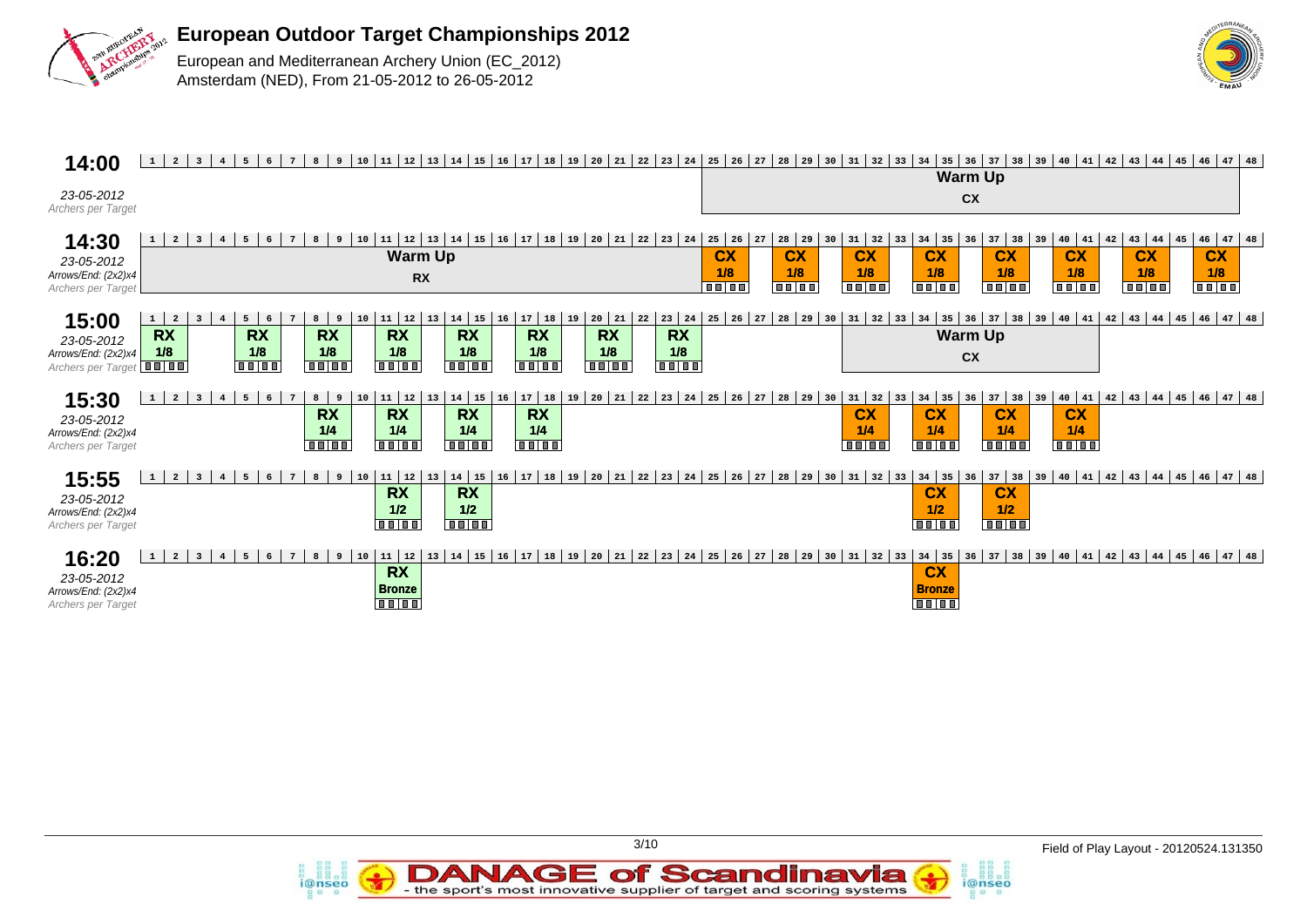

i@nseo



| 08:30                                 | $1 \mid 2 \mid$<br>$7^{\circ}$<br>$6\overline{6}$<br>$3 \mid 4 \mid$<br>5                                                               |                                                                                                                               |                                                                                                        |                                                                                           | 8 9 10 11 2 13 14 15 16 17 18 19 20 21 22 23 24 25 26 27 28 29 30 31 32 33 34 35 36 37 38 39 40 41 42 43 44 45 46 47 48  |                                                                      |
|---------------------------------------|-----------------------------------------------------------------------------------------------------------------------------------------|-------------------------------------------------------------------------------------------------------------------------------|--------------------------------------------------------------------------------------------------------|-------------------------------------------------------------------------------------------|--------------------------------------------------------------------------------------------------------------------------|----------------------------------------------------------------------|
|                                       |                                                                                                                                         | <b>Warm Up</b>                                                                                                                |                                                                                                        |                                                                                           | <b>Warm Up</b>                                                                                                           |                                                                      |
| 24-05-2012                            |                                                                                                                                         | <b>RW</b>                                                                                                                     |                                                                                                        |                                                                                           | <b>CM</b>                                                                                                                |                                                                      |
| Archers per Target                    |                                                                                                                                         |                                                                                                                               |                                                                                                        |                                                                                           |                                                                                                                          |                                                                      |
|                                       |                                                                                                                                         |                                                                                                                               |                                                                                                        |                                                                                           |                                                                                                                          |                                                                      |
| 09:00                                 | $\overline{7}$<br>$1 \vert$<br>$\overline{2}$<br>$6\overline{6}$<br>8<br>$\overline{\mathbf{3}}$<br>$\overline{4}$<br>5                 | 9   10   11  <br>12<br>$13 \mid 14 \mid 15$<br>$16 \mid 17$                                                                   | 18 19 20 21 22 23<br>24                                                                                | 25<br>26<br>27<br>28<br>31<br>29<br>30                                                    | 34<br>35<br>$36 \mid 37 \mid 38 \mid 39 \mid 40$<br>41<br>$32 \mid 33$                                                   | $42 \mid 43 \mid 44 \mid 45 \mid 46 \mid 47 \mid 48$                 |
| 24-05-2012                            |                                                                                                                                         | <b>RW</b>                                                                                                                     |                                                                                                        |                                                                                           | CM                                                                                                                       |                                                                      |
| Arrows/End: 3x5                       |                                                                                                                                         | $1/16$<br>n n i n n i                                                                                                         | $\blacksquare$                                                                                         | j                                                                                         | 1/16<br><u>autorigalacte de la cienta de la</u>                                                                          |                                                                      |
| Archers per Target                    |                                                                                                                                         |                                                                                                                               |                                                                                                        |                                                                                           |                                                                                                                          |                                                                      |
|                                       | $6^{\circ}$<br>$7^{\circ}$<br>1<br>2 <sup>1</sup><br>$\overline{3}$<br>5 <sup>1</sup><br>8                                              | 9   10   11   12   13   14   15   16   17   18   19   20   21   22   23   24                                                  |                                                                                                        | $25 \t26 \t27$<br>$30 \mid 31 \mid 32 \mid 33 \mid 34 \mid$                               | 35   36   37   38   39   40   41   42   43   44   45   46   47   48                                                      |                                                                      |
| 09:30                                 |                                                                                                                                         | <b>RW</b>                                                                                                                     |                                                                                                        |                                                                                           | <b>CM</b>                                                                                                                |                                                                      |
| 24-05-2012                            |                                                                                                                                         | 1/8                                                                                                                           |                                                                                                        |                                                                                           | 1/8                                                                                                                      |                                                                      |
| Arrows/End: 3x5<br>Archers per Target |                                                                                                                                         | <b>III</b><br>mп<br><b>The State</b><br>$\blacksquare$<br><b>III</b><br>$\blacksquare$<br>$\blacksquare$<br><b>TELEVISION</b> | $\blacksquare$<br><b>Figure</b><br>$\blacksquare$<br>$\blacksquare$<br>$\blacksquare$<br>т<br><b>I</b> | $\blacksquare$<br>$\blacksquare$<br>$\hat{r}$<br>пI<br>$\blacksquare$<br><b>III</b><br>m. | $\blacksquare$<br><b>Form</b><br>$\blacksquare$<br>.                                                                     |                                                                      |
|                                       |                                                                                                                                         |                                                                                                                               |                                                                                                        |                                                                                           |                                                                                                                          |                                                                      |
| 10:00                                 | $\overline{2}$<br>$7^{\circ}$<br>1 <sup>1</sup><br>3 <sup>1</sup><br>5<br>$6\overline{6}$<br>$\overline{4}$                             |                                                                                                                               |                                                                                                        |                                                                                           | 8 9 10 11 12 13 14 15 16 17 18 19 20 21 22 23 24 25 26 27 28 29 30 31 32 33 34 35 36 37 38 39 40 41 42 43 44 45 46 47 48 |                                                                      |
|                                       |                                                                                                                                         | <b>Warm Up</b>                                                                                                                |                                                                                                        |                                                                                           | <b>Warm Up</b>                                                                                                           |                                                                      |
| 24-05-2012                            |                                                                                                                                         | <b>RM</b>                                                                                                                     |                                                                                                        |                                                                                           | <b>CW</b>                                                                                                                |                                                                      |
| Archers per Target                    |                                                                                                                                         |                                                                                                                               |                                                                                                        |                                                                                           |                                                                                                                          |                                                                      |
|                                       |                                                                                                                                         |                                                                                                                               |                                                                                                        |                                                                                           |                                                                                                                          |                                                                      |
| 10:30                                 | $\overline{2}$<br>$\overline{\mathbf{3}}$<br>$\overline{7}$<br>6<br>8                                                                   | 11   12   13   14   15   16   17<br>10<br>9                                                                                   | 18   19   20   21   22   23   24                                                                       | 25                                                                                        | 26   27   28   29   30   31   32   33   34   35   36   37   38   39   40<br>41                                           | $42$ 43 44 45 46 47 48                                               |
| 24-05-2012                            |                                                                                                                                         | <b>RM</b>                                                                                                                     |                                                                                                        |                                                                                           | <b>CW</b>                                                                                                                |                                                                      |
| Arrows/End: 3x5                       |                                                                                                                                         | $1/16$                                                                                                                        |                                                                                                        |                                                                                           | $1/16$                                                                                                                   |                                                                      |
| Archers per Target                    |                                                                                                                                         |                                                                                                                               |                                                                                                        | --------------                                                                            | ,,,,,,,,,,,,,,,,,,,,,,                                                                                                   |                                                                      |
|                                       |                                                                                                                                         |                                                                                                                               |                                                                                                        |                                                                                           |                                                                                                                          |                                                                      |
| 11:00                                 | $1 \vert$<br>$\overline{2}$<br>8<br>$7\overline{ }$<br>3 <sup>1</sup><br>$4\overline{ }$<br>5<br>$\begin{array}{c} \bullet \end{array}$ | 9   10   11   12   13   14   15   16   17                                                                                     | 18   19   20   21   22   23   24                                                                       | $25 \mid 26 \mid 27$<br>  28   29   30   31   32   33                                     | $34$ 35 36 37 38 39 40<br> 41                                                                                            | $42 \mid 43 \mid 44 \mid 45 \mid 46 \mid 47 \mid 48$                 |
| 24-05-2012                            | <b>Warm Up</b>                                                                                                                          | <b>RM</b>                                                                                                                     |                                                                                                        |                                                                                           | <b>CW</b>                                                                                                                | <b>Warm Up</b>                                                       |
| Arrows/End: 3x5                       | <b>RW</b>                                                                                                                               | 1/8<br>$\overline{\phantom{a}}$<br>$\blacksquare$<br>п<br>π<br>П<br>$\blacksquare$<br>m.                                      | П<br>п<br>т<br>П<br>m.                                                                                 | т<br>$\hat{\mathbb{F}}$<br>$\blacksquare$<br>$\blacksquare$<br>$\blacksquare$<br>m.<br>ш  | 1/8<br>$\overline{\phantom{a}}$<br>т<br>П<br>т<br>.                                                                      | <b>CM</b>                                                            |
| Archers per Target                    |                                                                                                                                         |                                                                                                                               |                                                                                                        |                                                                                           |                                                                                                                          |                                                                      |
|                                       | $7\overline{ }$<br>1<br>$\overline{2}$<br>$\overline{\mathbf{3}}$<br>$\overline{4}$<br>5<br>$6\overline{6}$<br>8                        | 9   10   11<br>$12 \mid 13$                                                                                                   | 14   15   16   17   18   19   20   21   22   23   24                                                   | $25$ 26 27 28 29<br>  30   31   32   33   34                                              | $36   37   38   39   40   41   42   43   44   45   46   47   48$<br>35                                                   |                                                                      |
| 11:30                                 |                                                                                                                                         | <b>RW</b>                                                                                                                     | <b>RM</b>                                                                                              | <b>CW</b>                                                                                 | <b>CM</b>                                                                                                                |                                                                      |
| 24-05-2012                            |                                                                                                                                         | 1/4                                                                                                                           | 1/4                                                                                                    | 1/4                                                                                       | 1/4                                                                                                                      |                                                                      |
| Arrows/End: 3x5<br>Archers per Target |                                                                                                                                         | $\blacksquare$<br>пI<br>$\blacksquare$<br>$\blacksquare$<br>$\Box$                                                            | <b>BIB</b><br>$\blacksquare$<br>$\blacksquare$<br><b>The State</b><br>m l<br>Ш.<br><b>The State</b>    | $\blacksquare$<br>l m<br>т<br><b>.</b><br>m I<br>$\blacksquare$                           | <b>.</b> .<br>n an<br>$\blacksquare$                                                                                     |                                                                      |
|                                       |                                                                                                                                         |                                                                                                                               |                                                                                                        |                                                                                           |                                                                                                                          |                                                                      |
| 12:00                                 | $7\overline{ }$<br>$\overline{2}$<br>$\overline{3}$<br>6<br>8<br>5                                                                      | $14$ 15 16 17<br>$10 \mid 11$<br>$12 \mid 13$<br>$\overline{9}$                                                               | $20 \mid 21 \mid$<br>$22 \mid 23$<br>$18$ 19                                                           | $24$ 25<br>$26$ 27<br>$28 \mid 29$                                                        | $38 \mid 39$<br>$30 \mid 31 \mid 32 \mid 33 \mid 34 \mid 35$<br>$36 \mid 37$                                             | $40 \mid 41 \mid 42 \mid 43 \mid 44 \mid 45 \mid 46 \mid 47 \mid 48$ |
| 24-05-2012                            |                                                                                                                                         | <b>RW</b><br><b>RW</b>                                                                                                        | <b>RM</b><br><b>RM</b>                                                                                 | <b>CW</b><br><b>CW</b>                                                                    | <b>CM</b><br><b>CM</b>                                                                                                   |                                                                      |
| Arrows/End: 3x5                       |                                                                                                                                         |                                                                                                                               |                                                                                                        |                                                                                           |                                                                                                                          |                                                                      |
|                                       |                                                                                                                                         | 1/2<br>1/2                                                                                                                    | 1/2<br>1/2                                                                                             | 1/2<br>1/2                                                                                | 1/2<br>1/2                                                                                                               |                                                                      |

**DANAGE of Scandinavia**<br>- the sport's most innovative supplier of target and scoring systems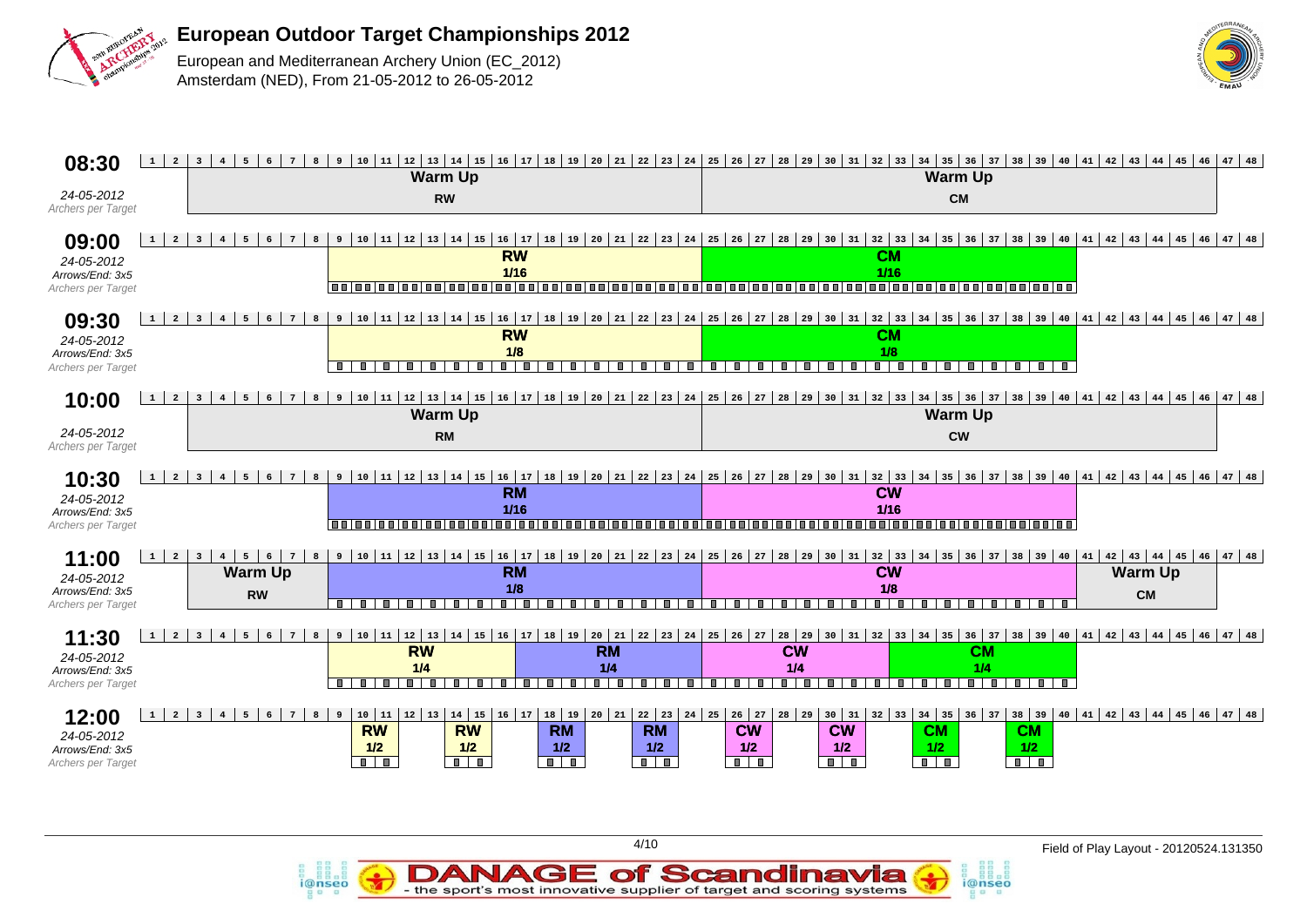



i@nseo

| 14:00                                                            | $1 \mid 2 \mid$<br>$\overline{\mathbf{3}}$<br>4<br>$5^{\circ}$<br>$6\overline{6}$<br>$7\overline{ }$<br>8 <sup>1</sup>                                                                                                                                                                                                                                                                                                                                                                                                                   | 9 10 12 14 20 42 44 45 44 45 45 30 31 32 33 44 5 37 38 4 5 40 41 42 43 44 5 46 47 48 5 47 48 47 48 47 48 وا 18 أ 14 أ 15 أ 15 أ 10 أ 11 أ 12 أ 12 أ 12 أ 12 أ 12 أ 14 أ 15 أ 14 أ 15 أ 16 أ 17 أ 18 أ 19 أ 19 أ 19 أ 19 أ 19 أ<br><b>Warm Up</b>                                                                                                                                                                                        |
|------------------------------------------------------------------|------------------------------------------------------------------------------------------------------------------------------------------------------------------------------------------------------------------------------------------------------------------------------------------------------------------------------------------------------------------------------------------------------------------------------------------------------------------------------------------------------------------------------------------|-----------------------------------------------------------------------------------------------------------------------------------------------------------------------------------------------------------------------------------------------------------------------------------------------------------------------------------------------------------------------------------------------------------------------------------------|
| 24-05-2012<br>Archers per Target                                 |                                                                                                                                                                                                                                                                                                                                                                                                                                                                                                                                          | <b>CM</b>                                                                                                                                                                                                                                                                                                                                                                                                                               |
| 14:30<br>24-05-2012<br>Arrows/End: (3x2)x4<br>Archers per Target | 8   9   10   11   12   13   14   15   16   17   18   19   20   21   22   23   24   25   26<br>$\overline{2}$<br>$7\overline{ }$<br>$\overline{\mathbf{3}}$<br>4<br>5<br>6<br><b>Warm Up</b><br><b>CM</b><br>1/8<br><b>RW</b><br><b>THE THE</b>                                                                                                                                                                                                                                                                                           | $46 \mid 47 \mid 48$<br>$28$ 29 30 31 32<br>$34 \mid 35 \mid 36$<br>$37$ 38 39 40 41<br>$42 \mid 43 \mid 44 \mid 45$<br>27<br>33<br><b>CM</b><br><b>CM</b><br><b>CM</b><br><b>CM</b><br><b>CM</b><br>CM<br><b>CM</b><br>1/8<br>1/8<br>1/8<br>1/8<br>1/8<br>1/8<br>1/8<br><b>THE REA</b><br><b>COLLEGE</b><br><b>AND AND</b><br><b>THE LEAD</b><br><b>THE CHE</b><br><b>AND LON</b><br><b>THE REA</b>                                    |
| 15:00<br>24-05-2012<br>Arrows/End: (3x2)x4<br>Archers per Target | $14 \mid 15$<br>$20 \mid 21 \mid$<br>$1 \mid 2$<br>$11$ 12<br>$17$ 18<br>  19<br>$23 \mid 24$<br>25<br>5<br>10<br>13<br>16<br>22<br>$\overline{\mathbf{3}}$<br>6<br>8<br>9<br><b>RW</b><br><b>RW</b><br><b>RW</b><br><b>RW</b><br><b>RW</b><br><b>RW</b><br><b>RW</b><br><b>RW</b><br>1/8<br>1/8<br>1/8<br>1/8<br>1/8<br>1/8<br>1/8<br>1/8<br><b>AND THE</b><br><b>THE THE</b><br><b>THE REA</b><br>an an<br><b>BOOT BOOT</b><br>an Tan<br>an lan<br>an Lan                                                                              | $28$ 29 30 31 32 33 34<br>  35   36   37   38   39   40   41   42   43   44   45  <br>$ 26\rangle$<br> 46 <br>$47$ 48<br>27<br><b>Warm Up</b><br><b>CW</b>                                                                                                                                                                                                                                                                              |
| 15:30<br>24-05-2012<br>Arrows/End: (3x2)x4<br>Archers per Target | 11   12   13   14   15   16   17   18   19   20   21   22   23   24  <br>$9 \mid 10$<br>$25 \mid 26$<br>$\overline{2}$<br>$5^{\circ}$<br>$6\overline{6}$<br>$\overline{7}$<br>8 <sup>1</sup><br>$1 \vert$<br>$\overline{\mathbf{3}}$<br>$\overline{4}$<br><b>Warm Up</b><br><b>CW</b><br>1/8<br><b>RM</b><br><b>BRITAIN</b>                                                                                                                                                                                                              | 46<br>$28 \mid 29$<br>$34 \mid 35 \mid 36$<br>$40 \mid 41$<br>43 44 45<br>$47$ 48<br>27<br>$31 \overline{\smash{\big)}\ 32}$<br>33<br>$37$ 38 39<br>42<br>30<br><b>CW</b><br><b>CW</b><br><b>CW</b><br><b>CW</b><br><b>CW</b><br><b>CW</b><br><b>CW</b><br>1/8<br>1/8<br>1/8<br>1/8<br>1/8<br>1/8<br>1/8<br><b>THE LINE</b><br><b>THE THE</b><br><b>THE REA</b><br><b>THE REA</b><br><b>THE BIR</b><br><b>THE THE</b><br><b>THE THE</b> |
| 16:00<br>24-05-2012<br>Arrows/End: (3x2)x4<br>Archers per Target | 11   12   13   14   15   16   17   18   19<br>$20 \mid 21 \mid 22 \mid 23 \mid 24 \mid$<br>$1 \vert$<br>$5 \mid 6$<br>8 <sup>1</sup><br>$^{\circ}$ 9<br>10<br>$\overline{2}$<br>$\overline{\mathbf{3}}$<br>$7\overline{ }$<br>4<br><b>RM</b><br><b>RM</b><br><b>RM</b><br><b>RM</b><br><b>RM</b><br><b>RM</b><br><b>RM</b><br><b>RM</b><br>1/8<br>1/8<br>1/8<br>1/8<br>1/8<br>1/8<br>1/8<br>1/8<br><b>THE LINE</b><br><b>THE REA</b><br><b>THE LINE</b><br>an Tan<br>an lan<br><b>THE THE</b><br>an an<br>an Tar                         | 25 26 27 28 29 30 31 32 33 34 35 36 37 38 39 40 41 42 43 44 45 46<br>$147$ 48<br><b>Warm Up</b><br><b>CM-CW</b>                                                                                                                                                                                                                                                                                                                         |
| 16:30<br>24-05-2012<br>Arrows/End: (3x2)x4<br>Archers per Target | 9   10   11   12   13   14   15   16   17   18   19   20   21   22   23   24   25   26<br>5<br>6<br>$7\overline{ }$<br>8<br>$\overline{2}$<br>$\overline{\mathbf{3}}$<br>$\overline{4}$<br><b>Warm Up</b><br><b>CM</b><br>1/4<br><b>RM-RW</b><br><b>THE LIBRARY</b>                                                                                                                                                                                                                                                                      | $34 \mid 35 \mid 36$<br>$46 \mid 47 \mid 48$<br>27<br>28   29   30<br>$31 \mid 32$<br>$37$ 38<br> 40 41<br>$43 \mid 44 \mid 45$<br>33<br>39<br>42<br><b>CW</b><br><b>CW</b><br><b>CM</b><br><b>CM</b><br><b>CW</b><br><b>CW</b><br><b>CM</b><br>1/4<br>1/4<br>1/4<br>1/4<br>1/4<br>1/4<br>1/4<br><u>an lan</u><br><b>THE LEAD</b><br><b>THE LINE</b><br><b>THE LIGHT</b><br><b>BOOT DIED</b><br><b>THE LINE</b><br><b>BELLER</b>        |
| 17:00<br>24-05-2012<br>Arrows/End: (3x2)x4<br>Archers per Target | 11   12<br>$14$ 15<br>$20 \mid 21 \mid$<br>$23 \mid 24 \mid$<br>$1 \mid 2$<br>$\overline{\mathbf{3}}$<br>$5 \mid 6$<br>8 <sup>1</sup><br>9<br>10<br>17   18   19<br>$\overline{4}$<br>$7\overline{ }$<br>13<br>16<br>22<br><b>RM</b><br>$R$ M<br><b>RM</b><br><b>RM</b><br><b>RW</b><br><b>RW</b><br><b>RW</b><br><b>RW</b><br>1/4<br>1/4<br>1/4<br>1/4<br>1/4<br>1/4<br>1/4<br>1/4<br><b>THE LEAD</b><br><b>THE REAL</b><br><b>THE RID</b><br><b>BELLENE</b><br><b>BOOT THE</b><br><b>THE REAL</b><br><b>THE RIN</b><br><b>THE LINE</b> | $25 \mid 26 \mid 27$<br>28   29   30   31  <br>  35   36   37   38   39   40   41<br>$42$ $ 43$ $ 44$ $ 45$ $ 46$ $ 47$ $ 48$<br>$32 \mid 33 \mid 34 \mid$<br><b>Warm Up</b><br><b>CM-CW</b>                                                                                                                                                                                                                                            |
| 17:30<br>24-05-2012<br>Arrows/End: (3x2)x4<br>Archers per Target | $8 \mid 9$<br>  11   12<br>13   14   15   16<br>$17$ 18 19<br>$20 \mid 21 \mid$<br>$5 \mid 6$<br>$7\overline{ }$<br>10<br>$\overline{2}$<br>$1 \mid$<br>$\overline{\mathbf{3}}$<br>$\overline{4}$<br><b>RM</b><br><b>RM</b><br><b>RW</b><br><b>RW</b><br>1/2<br>1/2<br>1/2<br>1/2<br>an I an<br>and <b>and</b><br><b>THE LINE</b><br><b>THE REAL</b>                                                                                                                                                                                     | $22 \mid 23 \mid 24 \mid 25 \mid 26 \mid 27 \mid 28 \mid 29 \mid$<br>$31 \mid 32$<br>$33 \mid 34 \mid 35 \mid 36$<br>$37$ 38<br>39   40   41<br>$42 \mid 43 \mid 44 \mid 45 \mid 46 \mid 47 \mid 48$<br>30 <sup>1</sup><br><b>CW</b><br><b>CM</b><br><b>CW</b><br><b>CM</b><br>1/2<br>1/2<br>1/2<br>1/2<br><b>THE LINE</b><br><b>THE REAL</b><br><b>THE LEAD</b><br>an Lua                                                              |

**DANAGE of Scandinavia**<br>- the sport's most innovative supplier of target and scoring systems

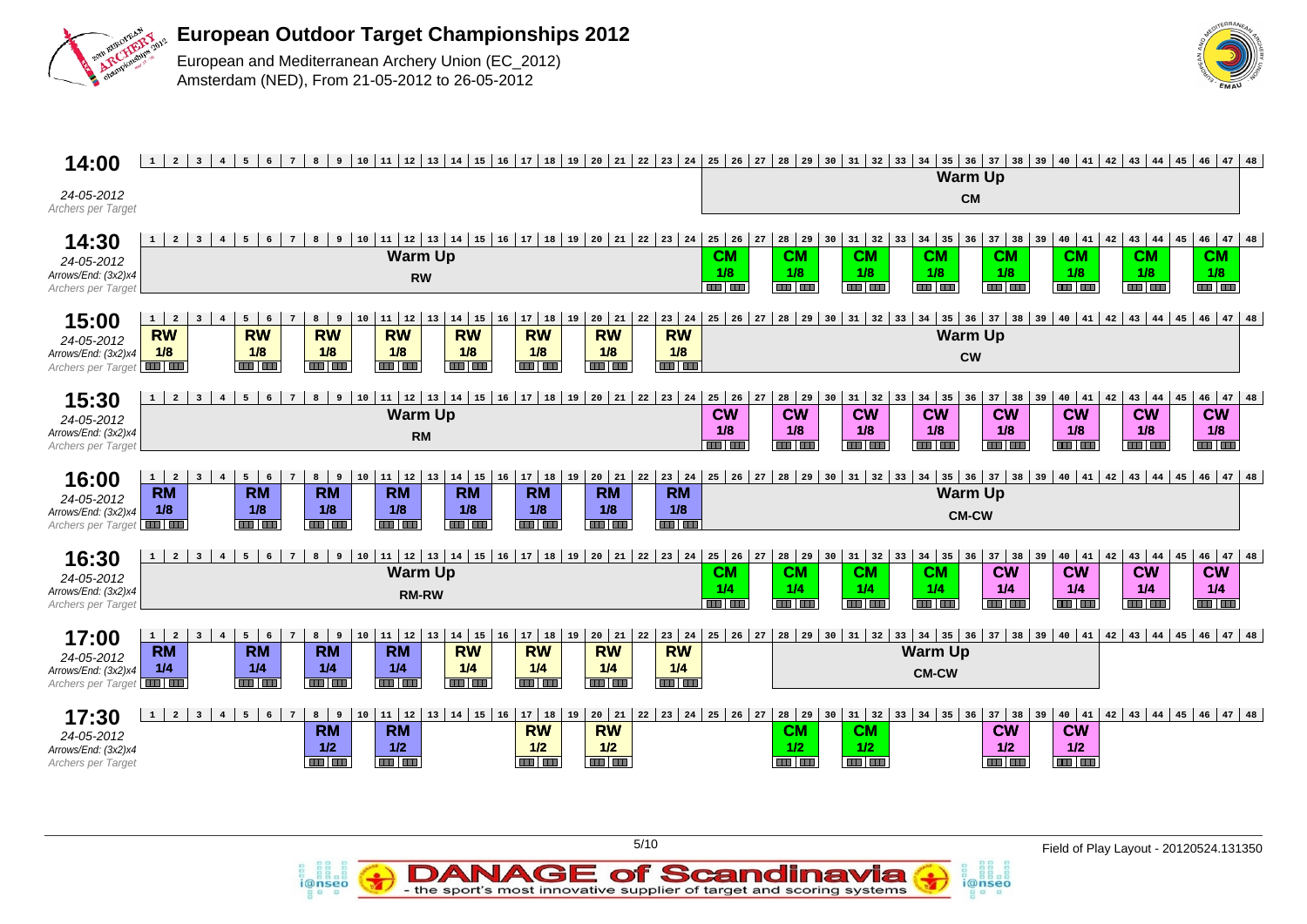



## **18:00** 1 2 3 4 5 6 7 8 9 10 11 12 13 14 15 16 17 18 19 20 21 22 23 24 25 26 27 28 29 30 31 32 33 34 35 36 37 38 39 40 41 42 43 44 45 46 47 48

24-05-2012 Arrows/End: (3x2)x4 Archers per Target

**RM Bronze** 

**RW Bronze**

**CM Bronze**

**CW Bronze**

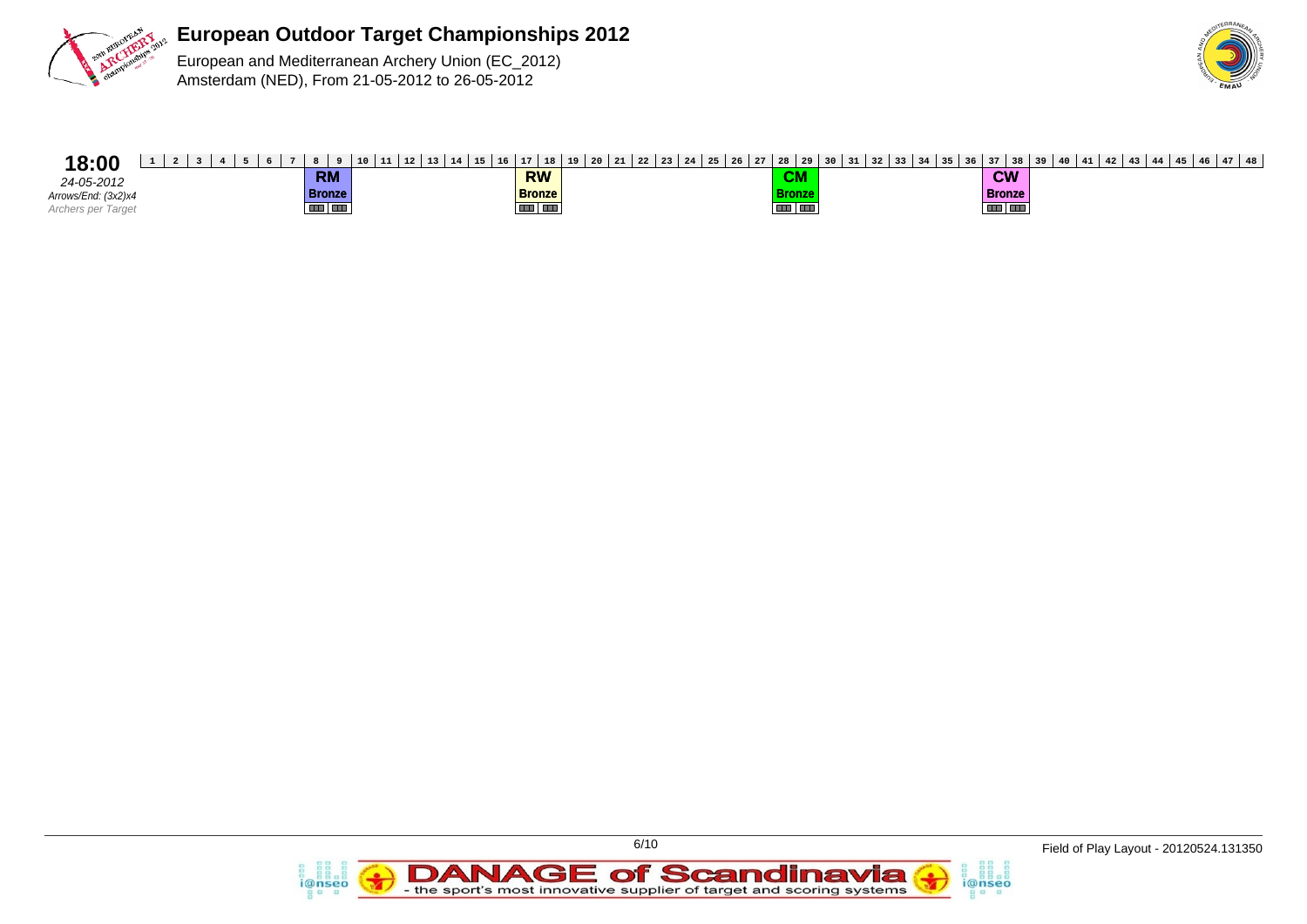

i@nseo



| 08:30                                                                      | 1<br>$\overline{2}$<br>4<br>3 <sup>1</sup><br>5 <sup>1</sup><br>$6\overline{6}$                             | 8 <sup>1</sup><br>$7^{\circ}$                                                 |                                                                                                                                     |                                                                                         |                                                           | <b>Warm Up</b>                     |                                                      |                                                                                                          |                                                                                                                     |                                                             | 9 10 12 13 14 15 14 15 16 17 18 19 20 21 22 23 24 25 26 27 28 29 30 31 32 33 34 35 36 37 38 39 40 41 42 43 44 45 46 47 48 |
|----------------------------------------------------------------------------|-------------------------------------------------------------------------------------------------------------|-------------------------------------------------------------------------------|-------------------------------------------------------------------------------------------------------------------------------------|-----------------------------------------------------------------------------------------|-----------------------------------------------------------|------------------------------------|------------------------------------------------------|----------------------------------------------------------------------------------------------------------|---------------------------------------------------------------------------------------------------------------------|-------------------------------------------------------------|---------------------------------------------------------------------------------------------------------------------------|
| 25-05-2012<br>Archers per Target                                           |                                                                                                             |                                                                               |                                                                                                                                     |                                                                                         |                                                           | <b>CQTM</b>                        |                                                      |                                                                                                          |                                                                                                                     |                                                             |                                                                                                                           |
| 09:00<br>25-05-2012<br>Arrows/End: 3x5<br>Archers per Target <b>OUI</b> OU | 1<br>$\overline{\mathbf{3}}$<br>$\overline{4}$<br>5                                                         | 8<br>9                                                                        | $10 \mid 11 \mid 12 \mid 13$<br><b>CQTM</b><br>1/48                                                                                 | n n i n n i n n i n g i n g i                                                           | ,,,,,,,,,,,,,,,,,,,,,,                                    |                                    |                                                      |                                                                                                          |                                                                                                                     |                                                             | 14 15 16 17 18 19 20 21 22 23 24 25 26 27 28 29 30 31 32 33 34 35 36 37 38 39 40 41 42 43 44 45 46 47 48                  |
| 09:40                                                                      | 1<br>$\overline{2}$<br>$5^{\circ}$<br>$\overline{\mathbf{3}}$<br>$6\overline{6}$<br>4 <sup>1</sup>          | 8<br>$7\overline{ }$                                                          |                                                                                                                                     |                                                                                         |                                                           | <b>Warm Up</b>                     |                                                      |                                                                                                          |                                                                                                                     |                                                             | 9 10 11 22 33 44 45 46 47 48 47 48 47 48 47 48 47 48 47 48 47 48 47 49 48 47 49 40 41 42 43 44 45 46 47 48                |
| 25-05-2012<br>Archers per Target                                           |                                                                                                             |                                                                               |                                                                                                                                     |                                                                                         |                                                           | <b>CQTM-CQTW</b>                   |                                                      |                                                                                                          |                                                                                                                     |                                                             |                                                                                                                           |
| 10:10<br>25-05-2012<br>Arrows/End: 3x5<br>Archers per Target <b>THEFFE</b> | $\mathbf{1}$<br>$\overline{2}$<br>$\overline{\mathbf{3}}$<br>5<br><b>In the </b>                            | 8<br>$\overline{9}$<br>n n l<br>1 m m                                         | $10 \mid 11 \mid 12 \mid 13 \mid 14 \mid 15 \mid 16 \mid 17 \mid 18 \mid$<br><b>CQTM</b><br>1/24<br>,,,,,,,,,,,,,,,,<br>1 m m 1     | m m i                                                                                   | 19   20   21   22   23   24   25   26<br>,,,,,,,,,,,,,,,, |                                    | 27 28 29 30                                          | <b>CQTW</b><br>1/24                                                                                      | $31 \mid 32 \mid 33 \mid 34 \mid 35 \mid 36 \mid 37 \mid 38 \mid 39 \mid 40 \mid 41$<br>,,,,,,,,,,,,,,,,,,,,,,,,,,, |                                                             | $42 \mid 43 \mid 44 \mid 45 \mid 46 \mid 47 \mid 48$<br><b>Warm Up</b><br><b>CQTM-CQTW</b>                                |
| 10:50                                                                      | $\mathbf{1}$<br>$\overline{2}$<br>$5-1$<br>$\overline{\mathbf{3}}$<br>$4 \vert$<br>6                        | 8 <sup>1</sup><br>$7\overline{ }$                                             | 9   10   11   12   13   14   15   16   17   18   19   20   21   22   23   24   25   26   27   28   29   30   31   32   33   34   35 |                                                                                         |                                                           |                                    |                                                      |                                                                                                          |                                                                                                                     |                                                             | $36$ 37 38 39 40 41 42 43 44 45 46 47 48                                                                                  |
| 25-05-2012<br>Archers per Target                                           |                                                                                                             |                                                                               |                                                                                                                                     |                                                                                         |                                                           | <b>Warm Up</b><br><b>CQTM-CQTW</b> |                                                      |                                                                                                          |                                                                                                                     |                                                             |                                                                                                                           |
| 11:20<br>25-05-2012<br>Arrows/End: 3x5<br>Archers per Target               | $\mathbf{1}$<br>$\overline{2}$<br>$\overline{\mathbf{3}}$<br>5<br>$6\overline{6}$                           | 8<br>$\overline{9}$                                                           | $10 11 12 13 14 15 16 17 18 19 20 21 22 23 24 25 26$<br><b>CQTM</b><br>$1/16$<br>0000000000000000000000000000000000                 |                                                                                         |                                                           |                                    | 27 28 29                                             | 30 <sup>1</sup>                                                                                          | <b>CQTW</b><br>1/16<br>0000000000000000000000000000000000                                                           |                                                             | $31$ $32$ $33$ $34$ $35$ $36$ $37$ $38$ $39$ $40$ $41$ $42$ $43$ $44$ $45$ $46$ $47$ $48$                                 |
| 11:50<br>25-05-2012<br>Arrows/End: 3x5<br>Archers per Target               | 5 <sup>1</sup><br>$\mathbf{1}$<br>$\overline{2}$<br>$6\overline{6}$<br>$\overline{\mathbf{3}}$<br>$4 \vert$ | 8<br>$7\overline{ }$<br>Ξ<br>$\blacksquare$<br>$\blacksquare$<br>$\mathbf{r}$ | <b>CQTM</b><br>1/8<br>$\blacksquare$                                                                                                |                                                                                         |                                                           |                                    | $\blacksquare$<br>$\blacksquare$<br>m.               | .<br>$\mathbb{R}$                                                                                        | <b>CQTW</b><br>1/8<br>$\blacksquare$<br>$\mathbb{R}$                                                                | .<br>T                                                      | 9 10 11 22 13 14 15 15 16 17 18 19 20 21 22 23 24 25 26 27 28 29 30 31 32 33 34 35 36 37 38 39 40 41 42 43 44 45 46 47 48 |
| 12:20<br>25-05-2012<br>Arrows/End: 3x5<br><b>Archers per Target</b>        | $\mathbf{1}$<br>$\overline{a}$<br>$6\overline{6}$<br>$\overline{\mathbf{3}}$<br>5                           | 8<br>9<br>$7^{\circ}$<br><b>CQTM</b><br>1/4<br>$\blacksquare$                 | $10 \mid 11 \mid 12 \mid 13$<br>$14 \mid 15 \mid$<br><b>CQTM</b><br>1/4<br>$\overline{\mathbf{a}+\mathbf{a}}$                       | 16   17   18   19   20   21<br><b>CQTM</b><br>1/4<br>$\overline{\mathbf{u}+\mathbf{u}}$ | <b>CQTM</b><br>1/4<br>$\overline{\mathbf{u}+\mathbf{u}}$  | 22   23   24   25   26   27        | $28 \mid 29$<br><b>CQTW</b><br>1/4<br>$\blacksquare$ | $30 \mid 31 \mid 32 \mid 33 \mid 34 \mid 35$<br><b>CQTW</b><br>1/4<br>$\overline{\mathbf{u} \mathbf{u}}$ | <b>CQTW</b><br>1/4<br>$\blacksquare$                                                                                | $36$ 37 38 39 40 41<br><b>CQTW</b><br>1/4<br>$\blacksquare$ | $42 \mid 43 \mid 44 \mid 45 \mid 46 \mid 47 \mid 48$                                                                      |

DANAGE of Scandinavia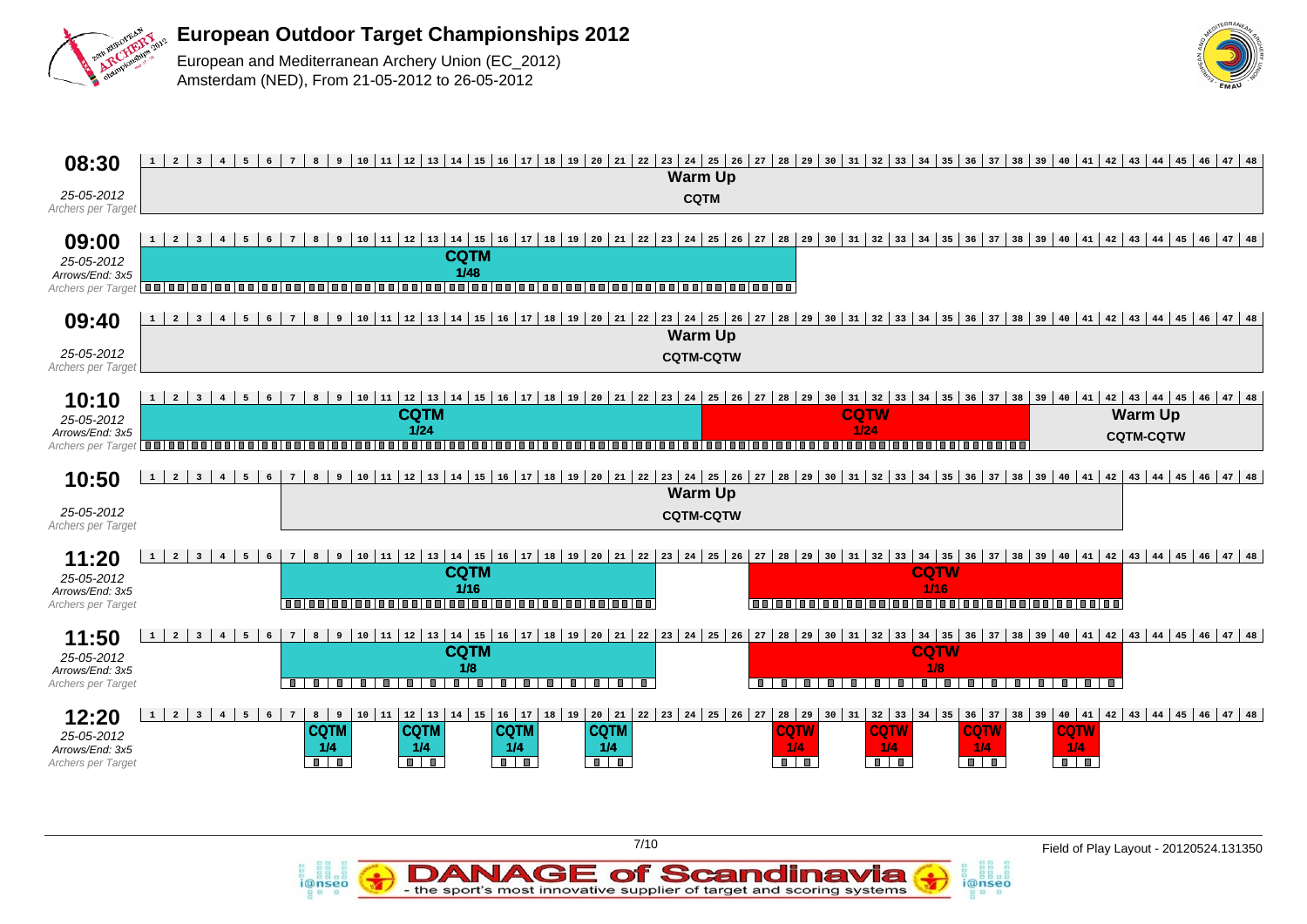

Archers per Target

European and Mediterranean Archery Union (EC\_2012) Amsterdam (NED), From 21-05-2012 to 26-05-2012

*i*@nseo



| $1 \mid 2 \mid$<br>14:30<br>10 11 2 13 14 15 16 17 18 19 20 21 22 23 24 25 26 27 28 29 30 31 32 33 34 35 36 37 38 39 40 41 42 43 44 45 46 47 48<br>3 <sup>1</sup><br>$6^{\circ}$<br>9<br>4<br>5<br>$7\overline{ }$<br>8<br><b>CQTW</b><br>25-05-2012<br>1/2<br>Arrows/End: 3x5<br>Archers per Target                                                                                                                                                                                                                                                                                                       |
|------------------------------------------------------------------------------------------------------------------------------------------------------------------------------------------------------------------------------------------------------------------------------------------------------------------------------------------------------------------------------------------------------------------------------------------------------------------------------------------------------------------------------------------------------------------------------------------------------------|
| 17   18   19   20   21   22   23   24  <br>  25   26   27   28   29   30  <br>  31   32   33   34   35   36   37   38   39   40   41   42   43   44   45   46   47   48<br>14:50<br>  12   13   14   15   16<br>$\overline{2}$<br>10<br>11<br>1<br>5<br>6<br>$7\overline{ }$<br>8<br>9<br>$\overline{\mathbf{3}}$<br><b>CQTW</b><br>25-05-2012<br>1/2<br>Arrows/End: 3x5<br>Archers per Target                                                                                                                                                                                                             |
| 15:10<br>$17$ 18<br>$28 \mid 29 \mid 30$<br>  31   32   33   34   35   36  <br>37 38 39<br>$40 \mid 41 \mid 42 \mid$<br>$43 \mid 44 \mid 45 \mid 46 \mid 47 \mid 48$<br>10<br>11<br>$\begin{array}{c} 12 \end{array}$<br>13<br>$14$ 15<br>16<br><b>19</b><br>$20 \mid 21$<br>$22 \mid 23 \mid 24$<br>25<br>$26 \mid 27$<br>1<br>$\overline{2}$<br>5 <sup>5</sup><br>6<br>$7\overline{ }$<br>8<br>$\overline{9}$<br>$\overline{\mathbf{3}}$<br><b>CQTM</b><br>25-05-2012<br>1/2<br>Arrows/End: 3x5<br>Archers per Target                                                                                    |
| 15:30<br>$\begin{array}{c} 12 \end{array}$<br>$17$ 18<br>  19   20   21   22   23   24<br>25 26 27 28 29 30<br>  31   32   33   34   35   36   37   38   39   40   41   42  <br>43 44 45 46 47 48<br>11<br>13<br>$14 \mid 15$<br>$ 16\rangle$<br>5<br>6<br>$7\overline{ }$<br>10<br>$\mathbf{1}$<br>$\overline{2}$<br>$\mathbf{R}$<br>$\overline{9}$<br>$\overline{\mathbf{3}}$<br><b>CQTM</b><br>25-05-2012<br>1/2<br>Arrows/End: 3x5<br>Archers per Target                                                                                                                                               |
| 15:50<br>$11 \mid 12$<br>$14 \mid 15 \mid 16$<br> 17 18 19 20 21 <br>  22   23   24  <br>  31   32   33   34   35   36  <br>  37   38   39   40   41   42  <br>10<br>13<br>25<br>$26$ 27 28 29 30<br>43 44 45 46 47 48<br>1<br>$\overline{\mathbf{2}}$<br>5 <sup>5</sup><br>6<br>$7\overline{ }$<br>8<br>9<br>$\overline{\mathbf{3}}$<br>$\overline{4}$<br><b>CQTW</b><br>25-05-2012<br><b>Bronze</b><br>Arrows/End: 3x5<br>Archers per Target                                                                                                                                                             |
| 16:10<br> 42 <br>$43 \mid 44 \mid 45 \mid 46 \mid 47 \mid 48$<br>12<br>13<br>$14 \mid 15$<br>16<br>17<br>  18<br>$19 \mid 20 \mid 21$<br>22<br>$23 \mid 24$<br>25<br>$26 \mid 27$<br>28<br>29<br>30<br>$31 \mid 32 \mid 33$<br>$34$ 35 36<br>$37$ 38 39<br> 40 41<br>$1 \vert$<br>$\overline{\mathbf{2}}$<br>5 <sup>5</sup><br>10<br>11<br>$\overline{\mathbf{3}}$<br>6<br>$7\phantom{1}$<br>$\mathbf{R}$<br>$\overline{9}$<br><b>CQTW</b><br>25-05-2012<br><b>Final</b><br>Arrows/End: 3x5<br>Archers per Target                                                                                          |
| 16:30<br>17 18 <br>$22 \mid 23 \mid 24$<br>$\overline{2}$<br>$11 \mid 12$<br>13<br>$14 \mid 15$<br>16<br><b>19</b><br>$20 \mid 21 \mid$<br>25<br>$26 \mid 27$<br>$28 \mid 29 \mid 30$<br>31<br>$32 \mid 33$<br>$34 \mid 35 \mid 36$<br>37<br>$38$ 39<br>$40 \mid 41 \mid 42 \mid$<br>$43 \mid 44 \mid 45 \mid$<br>$46 \mid 47 \mid 48$<br>$1 \vert$<br>$\overline{\mathbf{3}}$<br>5 <sup>5</sup><br>$6\overline{6}$<br>$7\overline{ }$<br>$\overline{9}$<br>10<br>$4\overline{ }$<br>$\mathbf{R}$<br><b>CQTM</b><br>25-05-2012<br><b>Bronze</b><br>Arrows/End: 3x5<br>$\blacksquare$<br>Archers per Target |
| 16:50<br>  12<br>13<br>$14 \mid 15$<br>16<br>17 18<br>  19   20   21   22   23   24<br>$25 \mid 26 \mid 27$<br> 28 29 30<br>$31 \mid 32 \mid 33 \mid 34 \mid 35 \mid 36 \mid$<br>37   38   39   40   41   42   43   44   45   46   47   48<br>1<br>$\overline{\mathbf{2}}$<br>5 <sup>5</sup><br>10<br>11<br>$\overline{\mathbf{3}}$<br>$4\overline{ }$<br>6<br>$7\phantom{1}$<br>$\overline{9}$<br><b>CQTM</b><br>25-05-2012<br><b>Final</b><br>Arrows/End: 4x5                                                                                                                                            |

**DANAGE of Scandinavia**<br>- the sport's most innovative supplier of target and scoring systems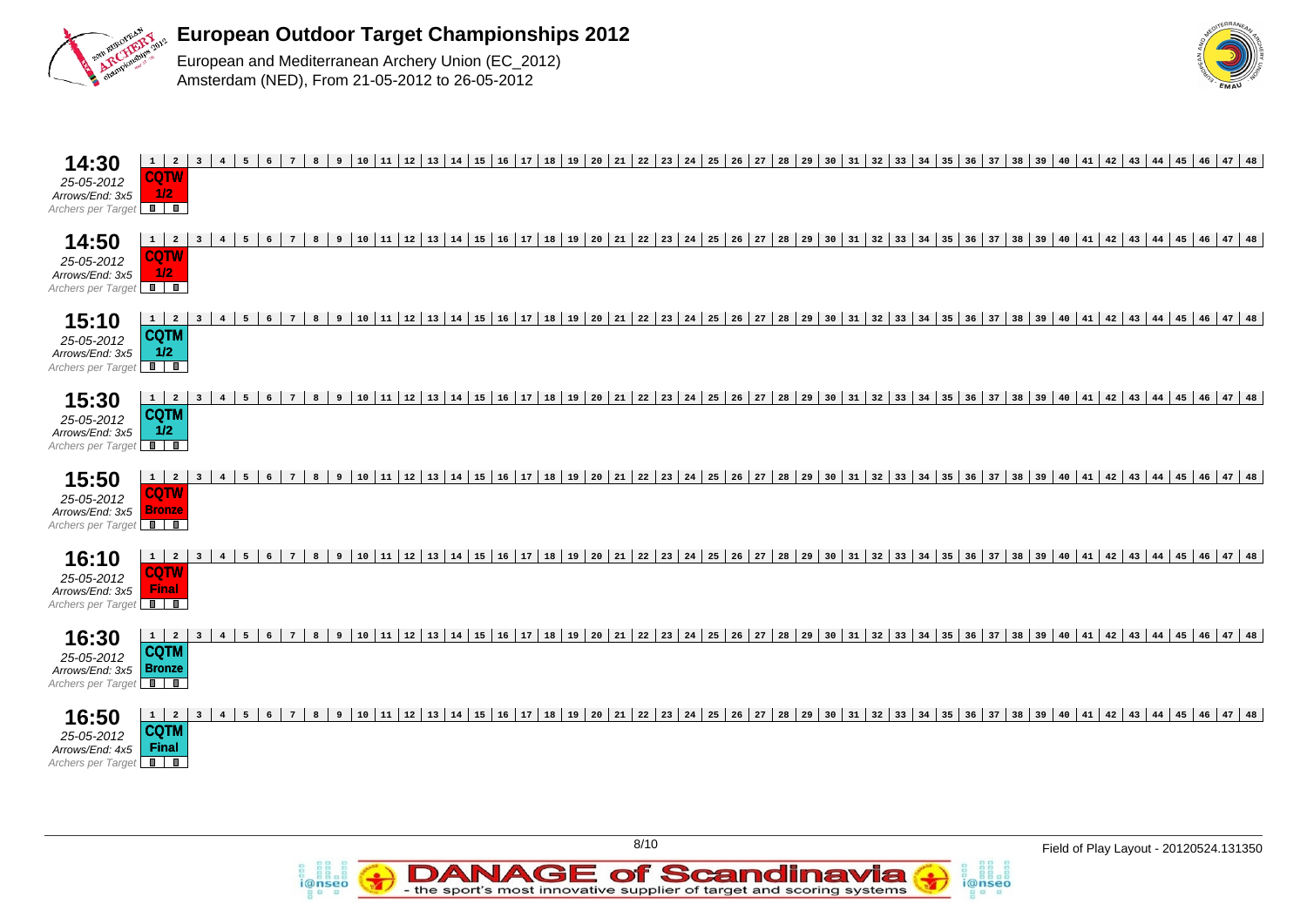

i@nseo



| $1 \mid 2 \mid$<br>$10$ $11$ $12$ $13$ $14$ $15$ $16$ $17$ $18$ $19$<br> 20 21 22 23 24 25 <br>  26   27   28   29   30   31   32   33   34   35   36   37   38   39   40   41   42  <br>8<br>43 44 45 46 47 48<br>3 <sup>1</sup><br>5 <sup>7</sup><br>$\overline{7}$<br>9<br>09:30<br>$\overline{4}$<br>$\epsilon$<br><b>CW</b><br>26-05-2012<br>Final<br>Arrows/End: (3x2)x4<br><b>THE LEAD</b><br>Archers per Target                                                  |
|--------------------------------------------------------------------------------------------------------------------------------------------------------------------------------------------------------------------------------------------------------------------------------------------------------------------------------------------------------------------------------------------------------------------------------------------------------------------------|
| 13   14   15   16   17   18   19  <br>20 21 22 23 24 25 26 27 28 29 30 31 32 33 34 35 36 37 38 39 40 41 42 43 44 45 46 47 48<br>12<br>10:00<br>$\mathbf{1}$<br>$\overline{a}$<br>$5\overline{5}$<br>$7\overline{ }$<br>8<br>10<br> 11<br>$6\overline{6}$<br>9<br>$\overline{\mathbf{3}}$<br>$\overline{4}$<br><b>CM</b><br>26-05-2012<br>Final<br>Arrows/End: (3x2)x4<br>Archers per Target                                                                              |
| 12 13 14 15 16 17 18 19 20 21 22 23 24 25 26 27 28 29 30 31 32 33 34 35 36 37 38 39 40 41 42 43 44 45 46 47 48<br>10:30<br>$\overline{2}$<br>5 <sup>1</sup><br>$1 \mid$<br>6<br>$7\overline{ }$<br>8<br>$\overline{9}$<br>10   11  <br>$\overline{3}$<br>$\overline{4}$<br><b>CX</b><br>26-05-2012<br><b>Final</b><br>Arrows/End: (2x2)x4<br>Archers per Target <b>OD</b>                                                                                                |
| 12 13 14 15 16 17 18 19 20 21 22 23 24 25 26 27 28 29 30 31 32 33 34 35 36 37 38 39 40 41 42 43 44 45 46 47 48<br>11:00<br>$\overline{a}$<br>5 <sup>7</sup><br>$7\overline{ }$<br>8<br>$10 \mid 11$<br>$1 \mid$<br>$\overline{\mathbf{3}}$<br>$6\overline{6}$<br>$\overline{9}$<br>$\overline{4}$<br>$\overline{\text{cm}}$<br>26-05-2012<br><b>Bronze</b><br>Arrows/End: 3x5<br>Archers per Target                                                                      |
| 12 13 14 15 16 17 18 19 20 21 22 23 24 25 26 27 28 29 30 31 32 33 34 35 36 37 38 39 40 41 42 43 44 45 46 47 48<br>11:20<br>$1 \mid 2$<br>10<br> 11 <br>5<br>$7\overline{ }$<br>8<br>$\overline{9}$<br>$\overline{\mathbf{3}}$<br>$\overline{4}$<br>6<br><b>CW</b><br>26-05-2012<br><b>Final</b><br>Arrows/End: 3x5<br>$\overline{\phantom{a}}$<br>Archers per Target                                                                                                     |
| 12<br>  13   14   15   16   17   18   19   20   21   22   23   24   25   26   27   28   29   30   31   32   33   34   35<br>  36   37   38   39   40   41   42   43   44   45   46   47   48<br>8<br>10<br>$\begin{array}{c} 11 \end{array}$<br>11:40<br>$\mathbf{1}$<br>$\overline{a}$<br>5<br>$7\overline{ }$<br>$\overline{9}$<br>$\overline{\mathbf{3}}$<br>6<br>$\overline{4}$<br><b>CM</b><br>26-05-2012<br><b>Bronze</b><br>Arrows/End: 3x5<br>Archers per Target |
| 18 19<br>12:00<br>$1 \mid 2$<br>10<br>12<br>13<br>14<br>$15 \mid 16 \mid 17$<br>$20 \mid 21 \mid 22$<br>$23 \mid 24$<br>25<br>$26$ $27$ $28$ $29$<br>30<br>  31  <br>32<br>$33 \mid 34 \mid 35$<br>$36 \mid 37 \mid$<br>$38 \mid 39 \mid 40$<br>$41 \mid 42 \mid$<br>43 44 45 46 47 48<br>5<br>7<br>8<br>9<br>  11<br>$\overline{\mathbf{3}}$<br>$\overline{4}$<br><b>CM</b><br>26-05-2012<br>Final<br>Arrows/End: 3x5<br>$\overline{\mathbb{R}}$<br>Archers per Target  |
| 12 13 14 15 16 17 18 19 20 21 22 23 24 25 26 27 28 29 30 31 32 33 34 35 36 37 38 39 40 41 42 43 44 45 46 47 48<br>13:30<br>$1 \vert$<br>$\overline{a}$<br>5<br>10<br>$\begin{array}{c} 11 \end{array}$<br>$\overline{\mathbf{3}}$<br>$\overline{4}$<br>$6\overline{6}$<br>7<br>8<br>9<br>RW<br>26-05-2012<br><b>Final</b><br>Arrows/End: (3x2)x4<br>Archers per Target                                                                                                   |

**DANAGE of Scandinavia**<br>- the sport's most innovative supplier of target and scoring systems